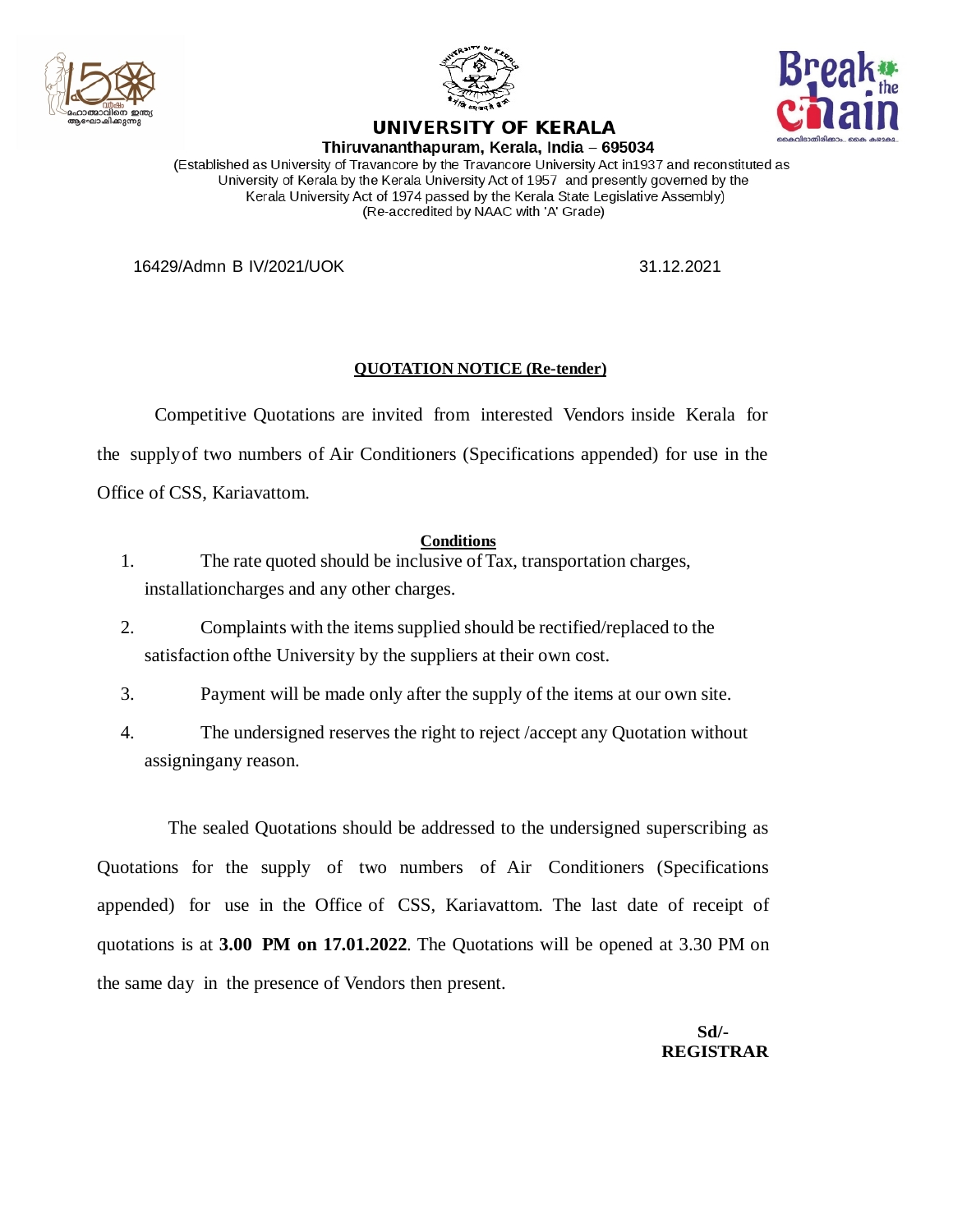| Cooling capacity (Ton)<br>$(1 \text{ ton} = 3000 \text{ kcal/hr or } 12000 \text{ BTU})$ |                                                                                                                                                                                                                                                          |  |
|------------------------------------------------------------------------------------------|----------------------------------------------------------------------------------------------------------------------------------------------------------------------------------------------------------------------------------------------------------|--|
|                                                                                          | 1TR                                                                                                                                                                                                                                                      |  |
| <b>Indian Standard</b>                                                                   | As per IS 1391 (latest) Part 2 for Room Air<br>Conditioners                                                                                                                                                                                              |  |
| <b>Technology of AC</b>                                                                  | Inverter AC (Variable Speed)                                                                                                                                                                                                                             |  |
| Nominal cooling capacity (Ton) $(1 \text{ ton} = 3000$                                   |                                                                                                                                                                                                                                                          |  |
| kcal/hr)                                                                                 | 1 Ton                                                                                                                                                                                                                                                    |  |
| <b>BEE Star rating</b>                                                                   | 5                                                                                                                                                                                                                                                        |  |
| <b>ISEER value (Wh/Wh)</b>                                                               | More than 5                                                                                                                                                                                                                                              |  |
| <b>Eco-friendly Refrigerant</b>                                                          | Yes                                                                                                                                                                                                                                                      |  |
| <b>Refrigerant Type</b>                                                                  | R32                                                                                                                                                                                                                                                      |  |
| Refrigerant Global warming potential (GWP)                                               | 675 (for R32)                                                                                                                                                                                                                                            |  |
| <b>Refrigerant Ozone Depletion Potential is Zero</b>                                     | Yes                                                                                                                                                                                                                                                      |  |
| <b>Compressor Type</b>                                                                   | Dual Rotary Type                                                                                                                                                                                                                                         |  |
| <b>Heating</b>                                                                           | Cool Only                                                                                                                                                                                                                                                |  |
| <b>Coil Material (Evaporator)</b>                                                        | Copper                                                                                                                                                                                                                                                   |  |
| <b>Coil Material (Condenser)</b>                                                         | Copper                                                                                                                                                                                                                                                   |  |
| <b>General Parameters</b>                                                                |                                                                                                                                                                                                                                                          |  |
| <b>Input Power Supply</b>                                                                | 230 VAC (+/- 10 %), 50 Hz, AC                                                                                                                                                                                                                            |  |
| Connecting pipe length (meter)                                                           | 3.5 mtr                                                                                                                                                                                                                                                  |  |
| <b>Drain Pipe</b>                                                                        | 10 Meters                                                                                                                                                                                                                                                |  |
| <b>Material of Air Filter</b>                                                            | <b>Synthetic Fiber</b>                                                                                                                                                                                                                                   |  |
| <b>Reusable Air filter</b>                                                               | Yes                                                                                                                                                                                                                                                      |  |
| <b>Environmental Features</b>                                                            |                                                                                                                                                                                                                                                          |  |
| <b>Noise level</b>                                                                       | As per IS 1391 Revised                                                                                                                                                                                                                                   |  |
| <b>Brands</b>                                                                            | Carrier/Hitachi/Mitsubhishi/Daikin/General                                                                                                                                                                                                               |  |
|                                                                                          | <b>General Features</b>                                                                                                                                                                                                                                  |  |
|                                                                                          |                                                                                                                                                                                                                                                          |  |
| <b>AC Modes</b>                                                                          | Turbo Mode, Dehumidification<br>Mode, Power Saving Mode, AutoClean<br>Mode, Self Diagnosis Mode, Quiet Mode,<br>Timer                                                                                                                                    |  |
|                                                                                          |                                                                                                                                                                                                                                                          |  |
| <b>Additional Features</b>                                                               | Anti Bacteria Filter, Sleep, Auto Off, Auto<br>Restart, Wi-Fi Connectivity, Mobile App<br>Support, Indoor Temperature<br>Indicator, Active Carbon Filter, Dust<br>Filter, Auto Air Swing, Refrigerant Leakage<br>Detector, Virus Deactivation Technology |  |
| Items inclusive in the scope of supply                                                   | Installation Kit, 2 No. Remote cell, Manual,<br>Remote                                                                                                                                                                                                   |  |
| <b>AC Machine Warranty on site</b>                                                       | 2 years                                                                                                                                                                                                                                                  |  |
| <b>Compressor Warranty on site</b>                                                       | 10 years                                                                                                                                                                                                                                                 |  |

## **Air Conditioner (1 Ton)Technical Parameters**